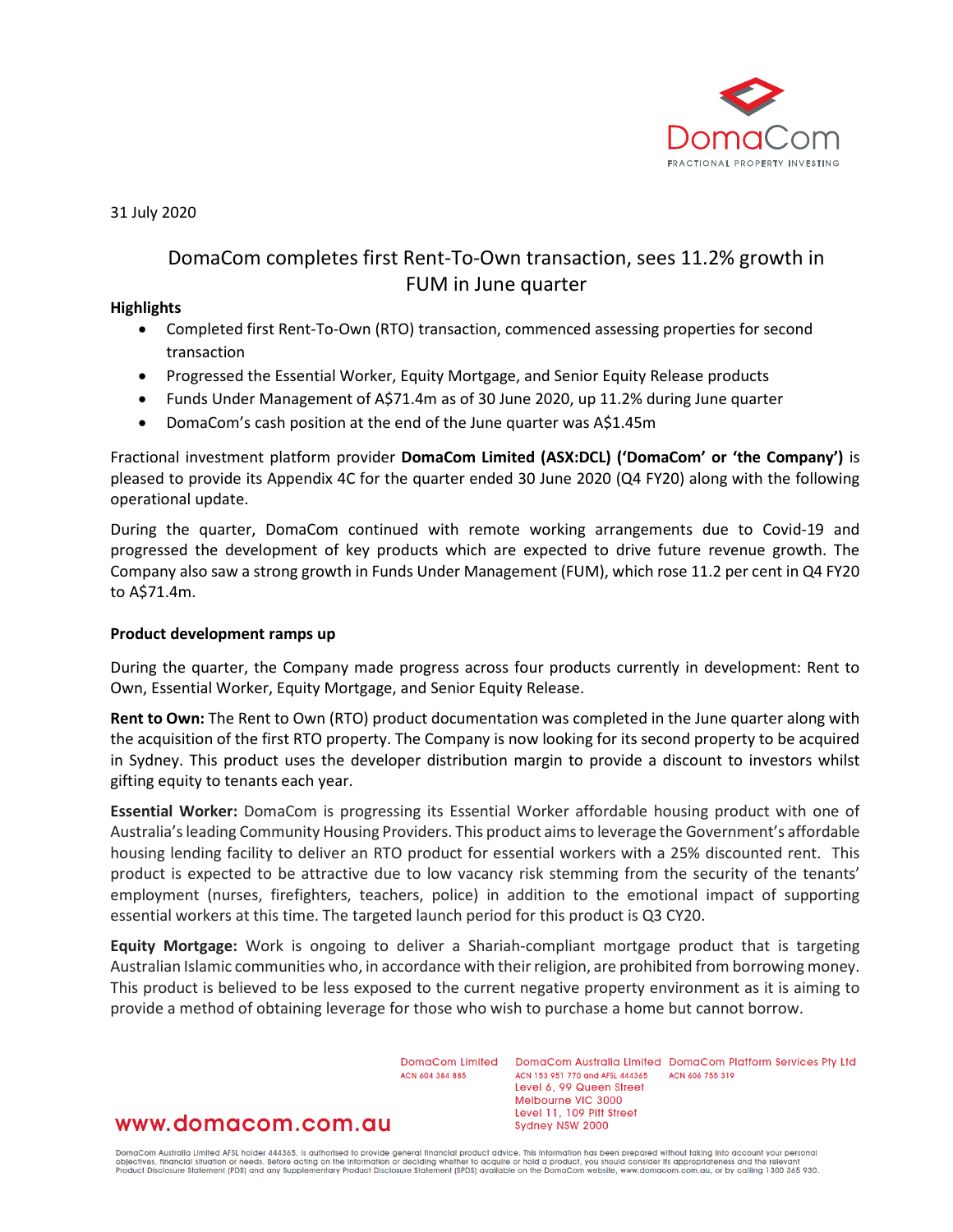Discussions are ongoing with a key B2C partner whilst the Company seeks regulatory approval for changes this product requires. The targeted launch period for this product is between late 2020 and early 2021.

**Senior Equity Release:** Adviser accreditation for the Company's Senior Equity Release (SER) product has progressed with a dozen advisers having completed accreditation. DomaCom has commenced a direct marketing campaign aimed at the retirees to help identify those needing equity from their homes. Covid-19s recent impact on self-funded retirees' income has increased the market for this product and the Company is now seeking to obtain regulatory clarity on how the SER product works with the Government's Downsizer legislation.

### **Corporate**

FUM increased from A\$64.2 to A\$71.4m in the quarter ended 30 June 2020.

Payment of remuneration to executive and non-executive directors and their related parties amounted to \$184,000 during the quarter ended 30 June 2020.

As part of facilitating the completion of the Avery's Green property development being carried out for a sub-Fund within the DomaCom Fund, DomaCom Australia paid a limited number of supplier invoices on behalf of the sub-Fund during the year ended 30 June 2020. In the 30 June quarter, these amounts were repaid by the DomaCom Fund resulting in a net inflow of \$802,000 in the current quarter. DomaCom Australia, a subsidiary of DomaCom Limited, operates the DomaCom Fund. The DomaCom Fund is a separate legal entity with separate investors. It is designated a related party as DomaCom Australia is the Investment Manager.

DomaCom continued to carefully control costs during the quarter. Staff and administrative costs fell to \$709,000 compared to \$716,000 in the previous quarter. Advertising and marketing costs increased to \$143,000 in the current quarter compared to \$90,000 in the previous quarter as the Company introduced the market to new product offerings.

DomaCom's cash position at the end of the June quarter was A\$1.45m. The Company has refreshed its placement capacity via the EGM that was conducted 22 July 2020 and discussions are now progressing with an institution regarding a placement to top up the cash position.

**DomaCom CEO Arthur Naoumidis said:** "While the current environment is a challenging one, we are pleased that several of our key products are starting to gain traction in this environment. In particular, the ability to complete our first RTO syndication in the middle of the pandemic is a promising result. Encouragingly, we have seen significant investor interest in further RTO syndications and we are currently assessing potential acquisitions in Sydney."

This announcement has been authorised for release to the market by Company Secretary Philip Chard.

## **Ends**

## **About DomaCom**

DomaCom Limited (ASX:DCL) owns and operates a fractional investment platform that provides real solutions for SMSF's, retirees and new home buyers. Using the DomaCom platform, investors can make fractional investments in a range of asset classes including property-related investments, mortgage-backed securities,